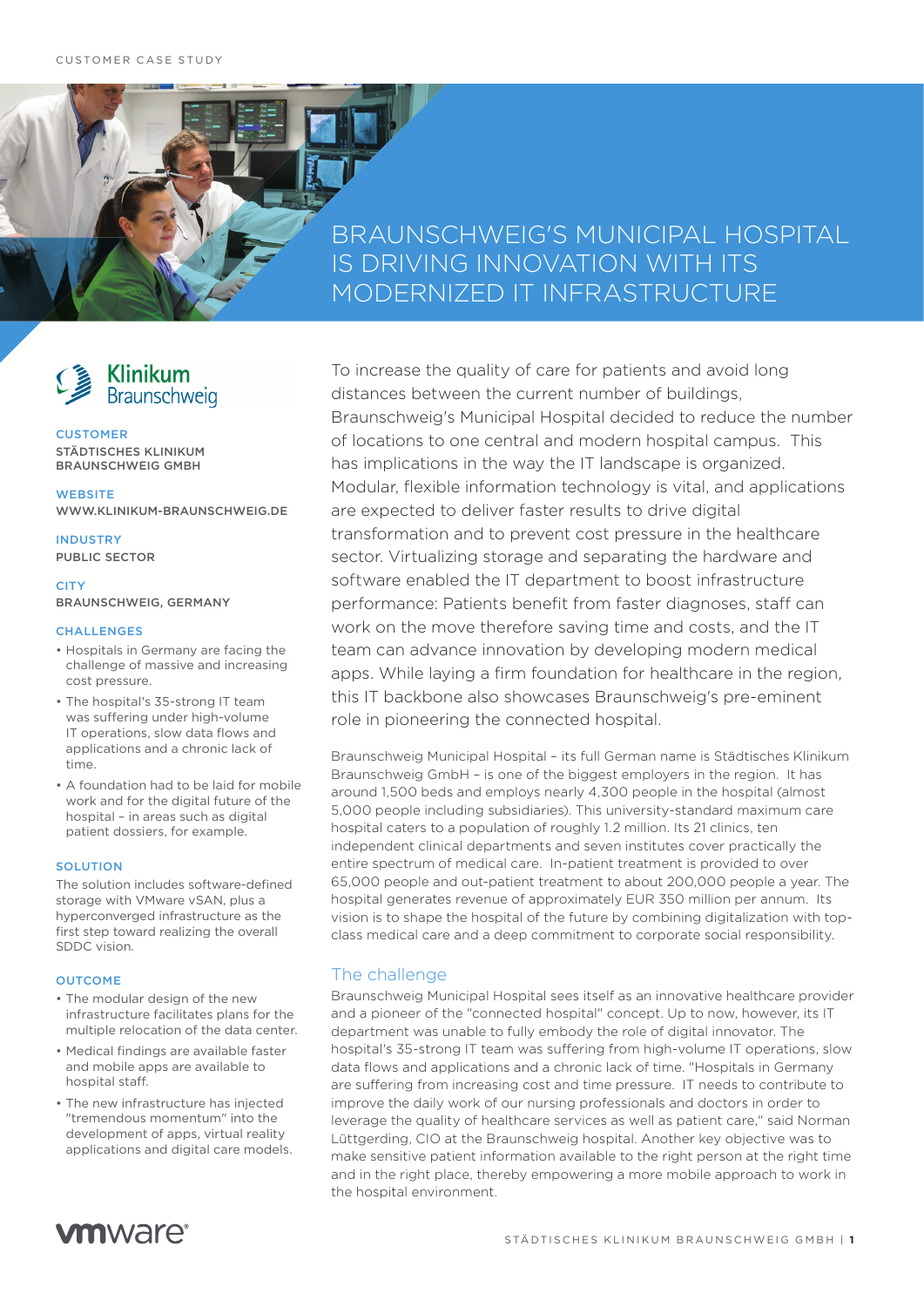"Hospitals in Germany are suffering from increasing cost and time pressure. IT needs to contribute to improve the daily work of our nursing professionals and doctors in order to leverage the quality of healthcare services as well as patient care."

NORMAN LÜTTGERDING CIO BRAUNSCHWEIG MUNICIPAL HOSPITAL

#### VMWARE PRODUCTS DEPLOYED

- VMware vSAN
- VMware vCenter
- VMware Horizon
- VMware vSphere

#### VIRTUALIZED APPLICATIONS • SAP



Meanwhile, the management presented the IT department with a further request: In the course of this, the largest construction project in the hospital's history, whose aim was to realize a twin-site model with funding of EUR 221 million - the first step toward the "central project" that would ultimately leave just a single hospital campus – IT was also tasked with consolidating its three existing locations into two. And just to make the job a little trickier, the existing main data center was currently in that part of the hospital that was to close down.

## The solution

Braunschweig Municipal Hospital has been relying on virtualization for quite some time, working with VMware since 2008. To consolidate its facilities, the IT department needed a flexible and modular solution. Already a long-standing customer of VMware, the hospital turned to VMware plus two partners, SVA System Vertrieb Alexander GmbH and Fujitsu to standardize the infrastructure and reduce complexity. The solution includes software-defined storage with VMware vSAN, plus a hyperconverged infrastructure as the first step toward realizing the overall SDDC vision, supporting end-user computing models. It links systems together, protects data, boosts agility and also cuts costs. Mobile work based on VMware Horizon is now a reality for staff at all of the hospital's sites. They now have access to any enterprise application from any device.

"The goal of this project was first and foremost to improve the performance of and failsafe features for mobile applications like SAP with the clinical information system, digital voice recognition and special medical devices," says Jürn Bergmann from SVA GmbH's sales team. SVA has worked with Braunschweig Municipal Hospital for 14 years, supplying its entire infrastructure, hardware and software, and it ultimately convinced the hospital to choose VMware vSAN.

Braunschweig Municipal Hospital has been a long-term Fujitsu customer with good experience in their products, product quality and reliability. The hospital was already working with Fujitsu servers and opted to base the new data storage system on Fujitsu's reference architecture. "It was really important to us to virtualize the separate storage, compute and network units and lay the basis for harmonized administration with the VMware vCenter management platform," says Zafer Demirel, Account Manager Healthcare at Fujitsu.

## The result

In modern hospitals where communication is connected, IT is the key to reliable healthcare service delivery. If the IT doesn't work properly, critical hospital infrastructure is paralyzed. The IT must keep going even in the event of a power outage which can only be guaranteed by a well-thought-out IT service concept and failure data centers. "A data center failure at a hospital can put patients' lives at risk. The new infrastructure gives us the best available defense against that," affirms Florian Immenroth Head of IT infrastructure, Klinikum Braunschweig. "Thanks to the modular design of the VMware infrastructure, the multiple relocation of the data center that lies ahead is no longer a Herculean task," Lüttgerding adds. "On our side, there is no threat to the operation of essential medical equipment."

The response to the second challenge facing the IT department is no less remarkable: "Our doctors and nursing staff are impressed by the performance of the new solution," says an evidently proud Norman Lüttgerding. "For the people who work at the hospital, this kind of project becomes measurable when

# **vm**ware<sup>®</sup>